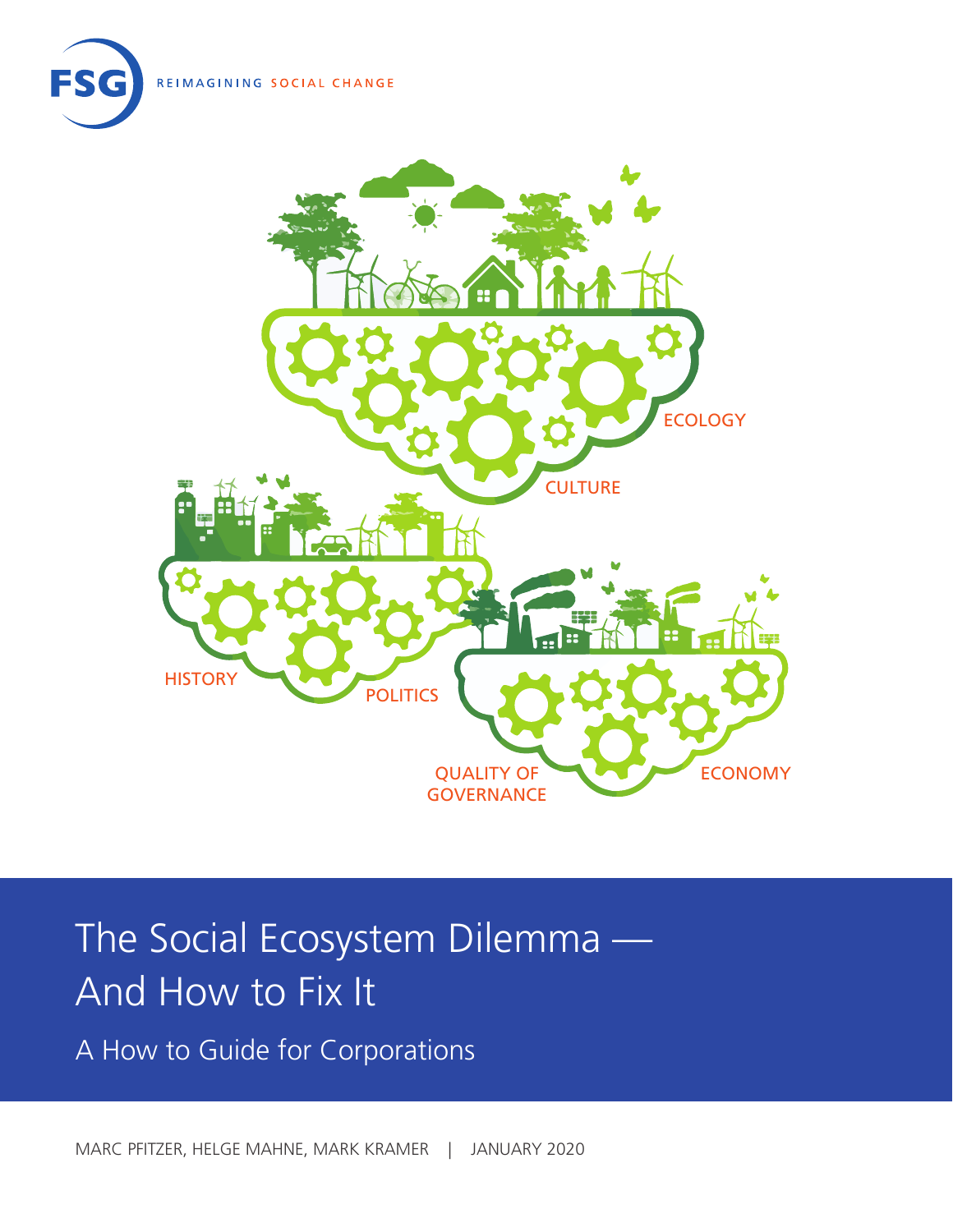# **INTRODUCTION**

In today's complex world, companies everywhere are confronting long-entrenched social or environmental problems that have major financial consequences for the company and its shareholders yet cannot be addressed by normal business practices. Poor diet and insufficient exercise lead to increased health care costs and diminished employee productivity; inadequate recycling systems are increasing raw materials scarcity and prices; weak infrastructure and government corruption limit entry into emerging markets; low productivity of smallholder farmers leads to poverty, deforestation, and unreliable sourcing; and ineffective educational systems increase employee training and turnover costs.

Faced with these dilemmas, companies have typically responded by joining global industry coalitions and donating to social sector organizations. These broad and well-intentioned efforts, however, have done little to overcome the bottom-line impact of such challenges in companies' key markets. An entirely new approach is needed if companies are to capture the many important opportunities for growth and profitability that are blocked by today's societal failings. Fortunately, a handful of pioneering companies have already demonstrated how to identify, manage, and overcome these ecosystem barriers.

For example, when Novo Nordisk, a leading provider of insulin to treat diabetes, entered the Indonesian market in 2003, it was stymied for a decade by the lack of health care infrastructure, inadequate training of health care providers, and limited patient awareness of the disease. By 2013, only 3 million of an estimated 7.6 million Indonesian diabetics received any treatment at all, and fewer than 50,000 patients actually adhered to the appropriate regimen and achieved their treatment targets.<sup>1</sup> Socioeconomic indicators suggested that diabetes would become more prevalent over time. Improved diagnosis and patient adherence could increase the current insulin market fourfold by 2020, saving 4.6 million life-years,<sup>a</sup> reducing government health care costs by \$5.8 billion, and increasing the country's GDP by \$2.14 trillion. Yet neither the government nor social sector organizations were making much progress. Neither were global anti-diabetes coalitions likely to address the specific treatment obstacles in Indonesia.

Novo estimated that the company could capture up to half the market increase and determined that the potential sales justified an eight-figure investment to launch a public-private partnership. Working with the Ministry of Health, the Indonesian Society of Endocrinology, and the Indonesian Diabetes Association, Novo's leadership and funding catalyzed a new level of cross-sector engagement and alignment that has begun to improve patient care and awareness. Diagnostic rates have already improved by 10%, generating increased sales for the company as well as improved health for tens of thousands of Indonesians.

a. Life-years (LY) gained is a measure in health economics. It expresses the additional number of years of life that a person lives as a result of receiving a treatment.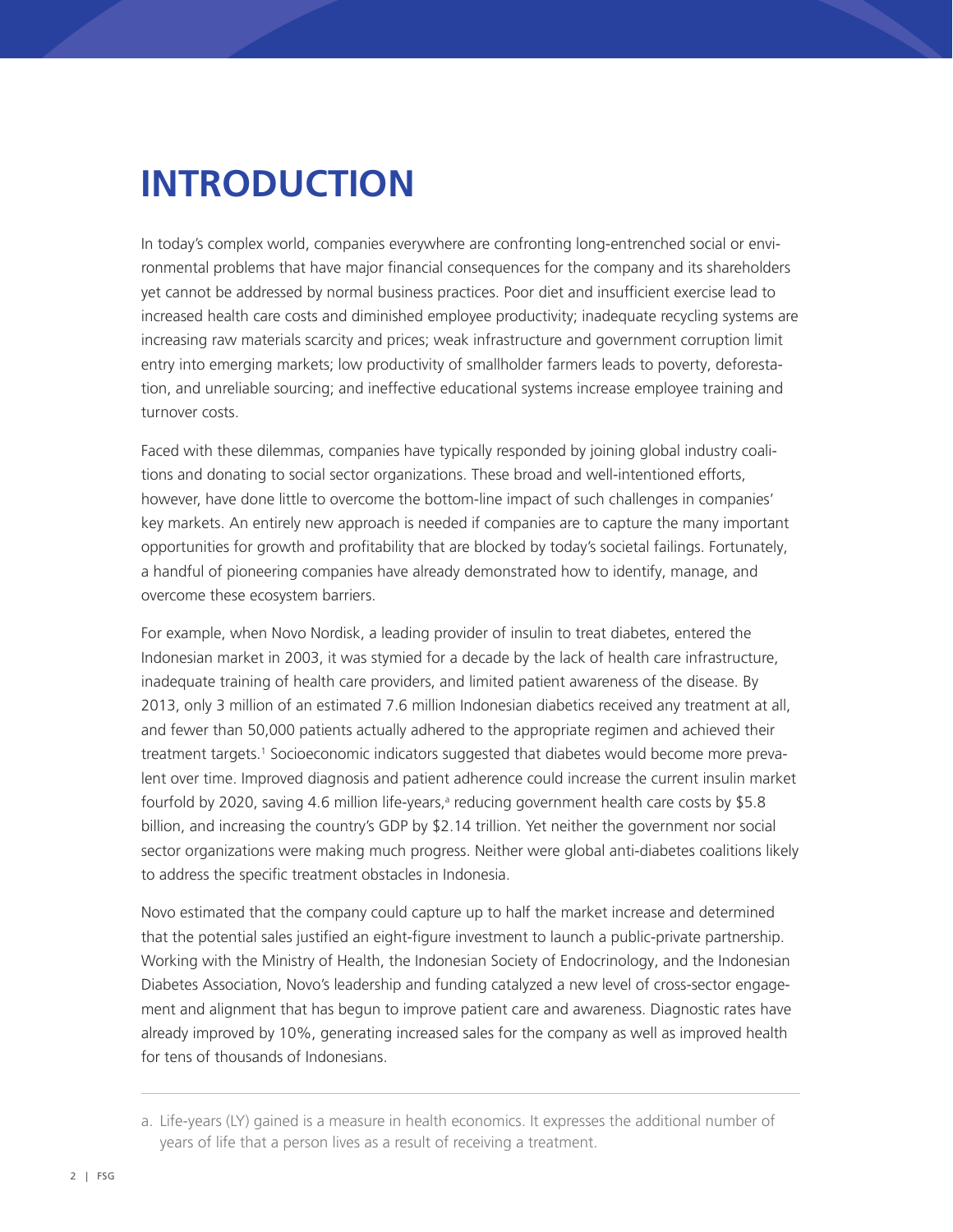This guide is based on such examples and FSG's analysis of a dozen corporations that are leading change in the social ecosystems that matter most to their business. Their success is based on five key steps, which we describe in greater detail in the main text, and illustrate through a selection of stories.

## **GUIDANCE SUMMARY**

- First, the company reviewed its global portfolio and **identified local social ecosystems** where intervention would be economically and strategically important to the company.
- Second, a **cross-functional local team was assembled** to assess the conditions for change and empowered with the resources necessary to lead the intervention.
- Third, the team **identified and motivated other key actors** by mapping the ecosystem and calculating the potential benefits for all concerned.
- Fourth, the company **led a collaborative planning process** to develop a blueprint for change that included a plan of action for each key actor.
- Fifth, the company **funded an independent governance structure** that kept all partners aligned and offered a forum for tracking progress and making ongoing course corrections.

These steps are deceptively simple. In reality, they require significant changes in the ways companies typically operate. Corporate executives have little experience in developing the business case for changing social conditions, and they have been understandably skittish about tackling large, amorphous social problems outside of their areas of expertise. Executives know well how to manage their

corporate ecosystem of suppliers, distributors, and related businesses, but those approaches do not work for the social ecosystem where they must deal with governments, NGOs, and local communities, over which the company has little control.

These steps are deceptively simple. In reality, they require significant changes in the ways companies typically operate.

Most corporations have no position designated with the responsibility for evaluating and improv-

ing their social ecosystem. Corporate affairs departments are charged with promoting favorable government policies, corporate foundations make grants to support NGOs, and public relations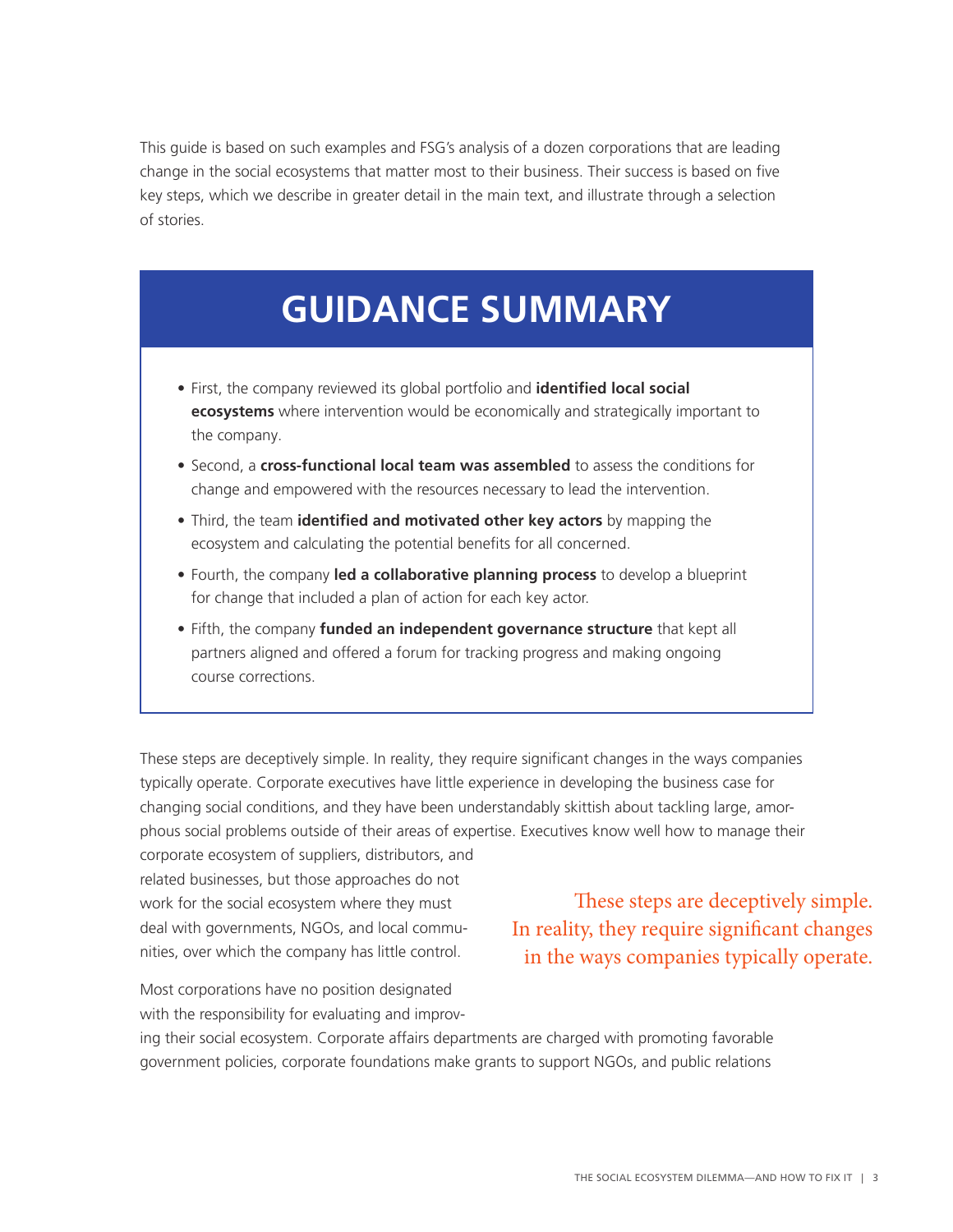departments work with media, but these efforts have limited budgets, are far removed from corporate strategy and operations, and rarely result in material changes to the social factors that constrain the business in the affected regions.

At the same time, it is becoming increasingly clear that major new business opportunities can be unlocked by solving societal challenges through strategies that create shared value, as described in Porter & Kramer's 2011 article [Creating Shared Value](https://www.fsg.org/publications/creating-shared-value).<sup>2</sup> For many companies, the \$12 trillion in

Companies are uncovering new sources of growth, profit, and competitive advantage by building an intentional social impact into their strategy and operations.

market opportunities embedded within the Sustainable Development Goals (SDGs) serve as a guide.3 The Dutch chemical company DSM, for example, has dedicated 100% of its research and new product development efforts to innovations that advance progress toward the SDGs. Companies such as these are uncovering new sources of growth, profit, and competi-

tive advantage by building an intentional social impact into their strategy and operations. And they too are finding that shared value at every level depends not only on the company's own actions, but on the broader social ecosystem in which it operates. *(See sidebar: How the Social Ecosystem Limits Shared Value Creation.)*

Shared value companies are a step ahead in confronting the social ecosystem dilemma, as they have already developed the capacity to deliver and assess social impact through their core strategy and operations, but even these companies struggle to find the formula for ecosystem change. It is therefore worth taking a closer look at how these five steps can be implemented successfully.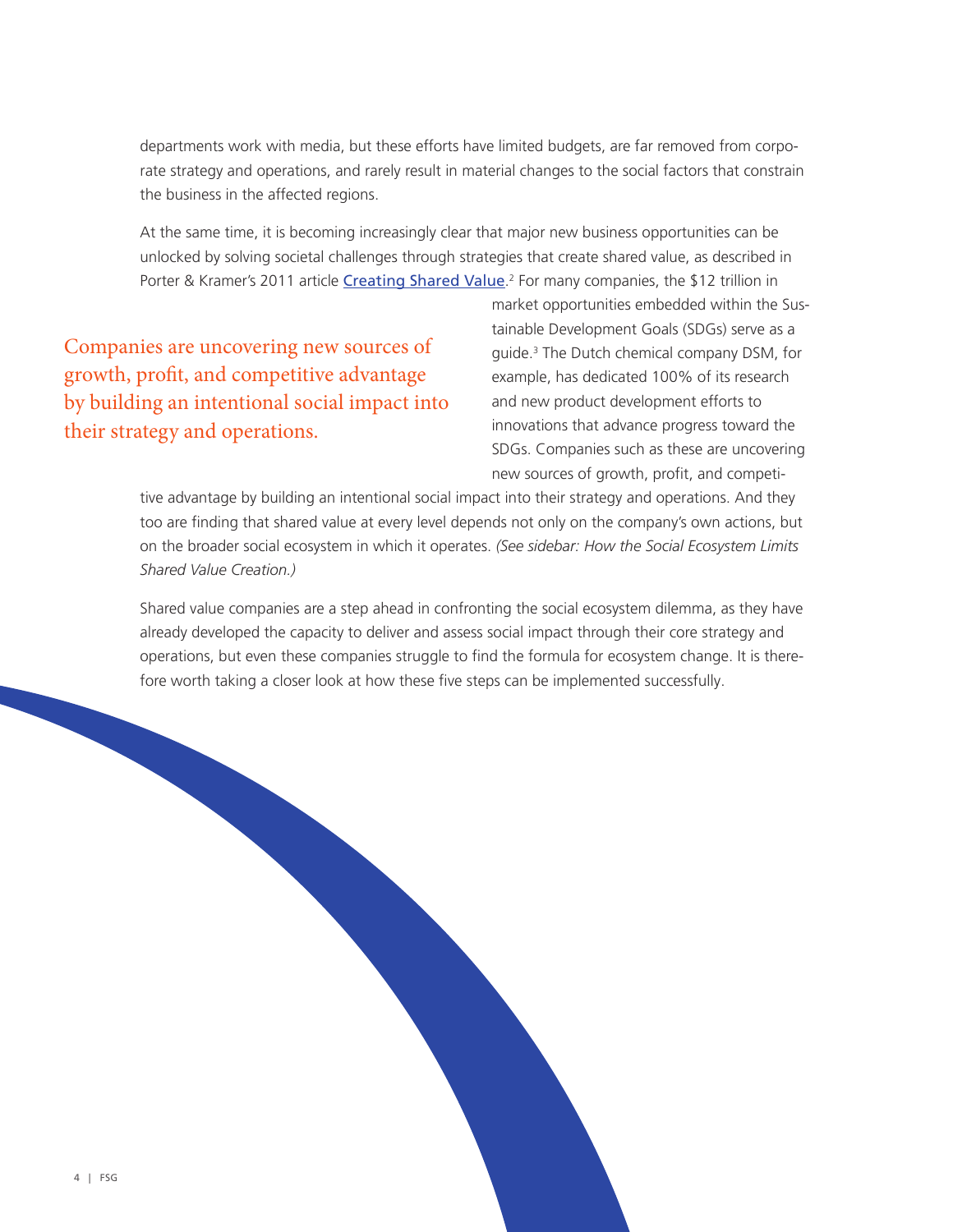### **HOW THE SOCIAL ECOSYSTEM LIMITS SHARED VALUE CREATION**

Since the concept of creating shared value was introduced, many companies around the world have found new sources of growth and profitability through competitive strategies that improve social and environmental conditions. As Porter & Kramer wrote, shared value can be created at three levels: product and market innovations that serve unmet needs, productivity improvements in the value chain, and strengthening local communities or industry clusters. Our research has found that the social ecosystem dilemma affects shared value creation at all three levels. Consider the following examples:

**New products and markets:** Novo Nordisk's entry into a new market in Indonesia depended on a stronger health care system and greater awareness of diabetes diagnosis and treatment. Or consider Skanska, a multinational construction company based in Sweden that worked together with the global furniture company IKEA to design a fully furnished, sustainable, and affordable low-income housing solution called "BoKlok." In the UK, for example, the properties were sold with a 25-year mortgage at a price designed to be "affordable for a single parent," based on the average salary in the area of £25,500. This innovative shared value product has already sold over 12,000 units to date in Sweden, Norway, and Finland. Further expansion, however, depends on close collaboration with local municipalities and communities to access land at low cost, determine who may access the homes at cost (social housing), and the share that can be sold on the open market.

**Value chain:** CEMEX is a global industry leader in substituting fossil fuels in its cement production with alternative fuels derived from municipal and industrial waste. Increasing the use of alternative fuels

enables significant cost savings for CEMEX while reducing CO<sub>2</sub> emissions and diverting waste from landfills. CEMEX depends on the development of robust and sustainable local waste collection systems to provide alternative fuels; the absence of these enabling systems offers a clear example of the ways in which the ecosystem can constrain shared value innovation in a company's value chain. So too are Nestlé's efforts to increase dairy production around its plants in China by improving volume and quality of milk from local farms.

**Community conditions:** Although we often think of community conditions in purely social terms, they have a huge impact on the success of companies. Unless BHP is respectful of community needs and works collaboratively with the community and government to improve the local quality of life and standard of living, its mine is at risk of being closed down by protests, a hugely expensive disruption that can also damage the company's reputation and undermine its chances of winning mining contracts in other regions. For Humana, social determinants of health in the community are not a part of its normal value chain, but they do affect the insurer's medical costs. Reducing the number of unhealthy days per month improves community conditions and has a material effect on the company's bottom line.

In short, the social ecosystem acts as a constraint on every level of shared value creation. Shared value companies must recognize these dimensions as potential drivers or barriers to their success.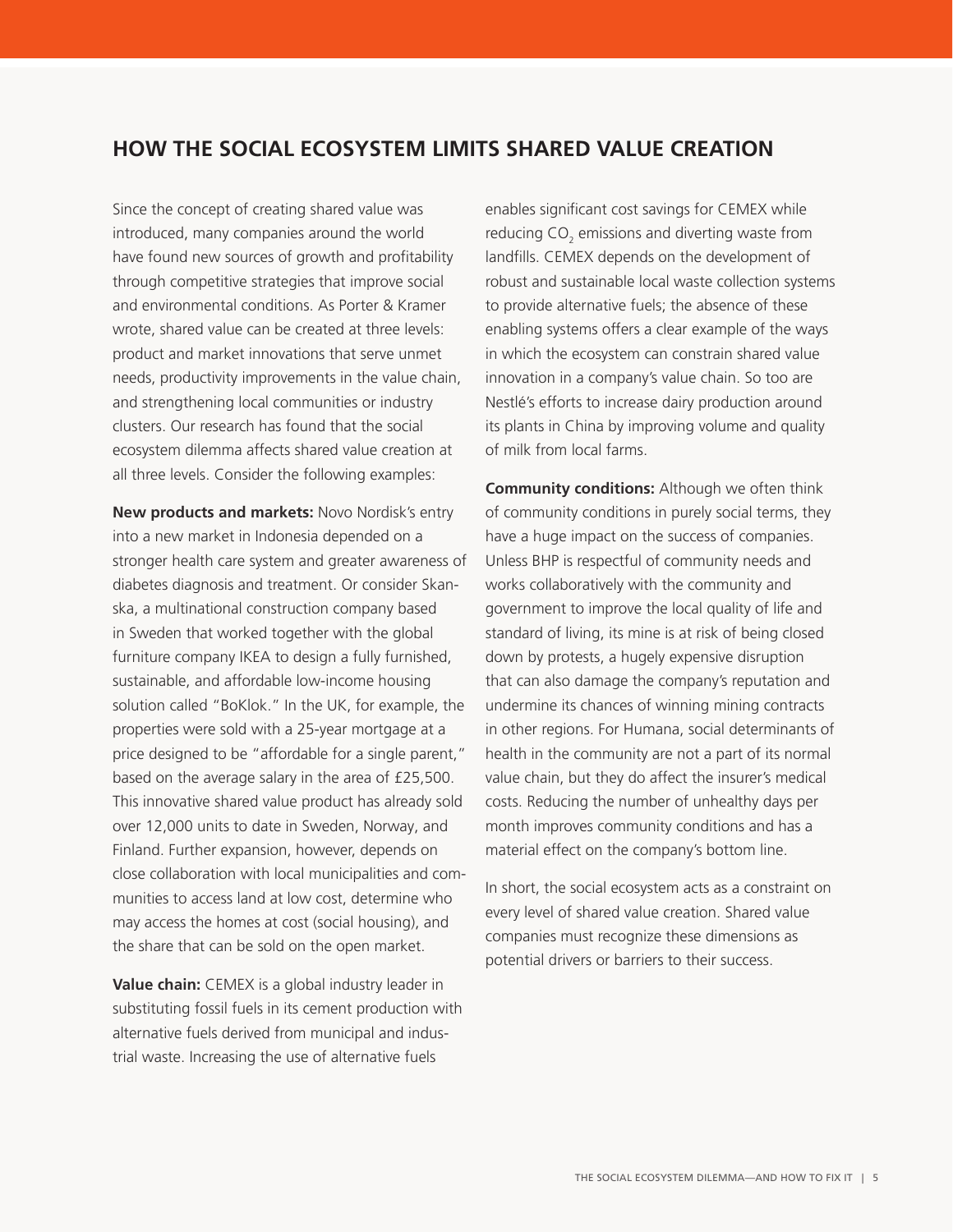# **THE FIVE-STEP PROCESS TO ECOSYSTEM CHANGE**

In a previous article, *The Ecosystem of Shared Value*,<sup>4</sup> we outlined a collective impact approach to managing the cross-sector collaborations needed for ecosystem change. *(See sidebar: The Collective Impact Process for Catalyzing Ecosystem Change.)* That framework has proven to be a highly effective guide, but it does not address the threshold question of where and when a company should take on the difficult and costly task of attempting to change external social conditions, nor did it cover the internal management challenges of leading ecosystem change effectively.

As a result, we and our colleagues at FSG set out to study a dozen examples of companies that have successfully led ecosystem change in different industries around the world, in order to understand the key steps that they had in common. *(See Figure 1 for the 12 companies and initiatives studied.)* These steps are described and illustrated through some of the most relevant actions undertaken by our case companies.

#### 1. IDENTIFY YOUR TOP SOCIAL ECOSYSTEMS

The decision to attempt ecosystem change depends first on the importance of the ecosystem failing to support the strategy and financial performance of the company. Like Novo Nordisk in Indonesia, each of the companies we studied developed a rigorous business case for the potential economic benefit to the company from overcoming a key ecosystem constraint.

For example, CEMEX, a global building materials company, discovered that significant cost savings could be generated each year by co-processing biomass and non-recyclable industrial and household waste in the cement production instead of fossil fuels, which are highly carbon-intensive. On average, energy expenses are typically 30–40% of total cement production costs. In 2018, CEMEX was already using waste for 27.1% of their energy requirements, saving \$150 million in costs, contributing to the reduction of 7.9 million tons of CO<sub>2</sub> emissions since 1990 and diverting 3.3 million tons of waste away from landfill. Yet CEMEX plants around the world faced an ecosystem dilemma: most regions where the company operates lack efficient and large-scale waste collection and recycling systems. The company—and the world—would benefit tremendously if CEMEX could encourage local communities, municipalities, and waste management actors, both in the formal and informal sectors, to collect and transport waste to its sites. For CEMEX, the business case of accessing alternative fuels from better waste systems is clear.

It seems obvious to start with the business case, but whenever considering social and environmental challenges, most company leaders think first of the potential goodwill or reputational risk and often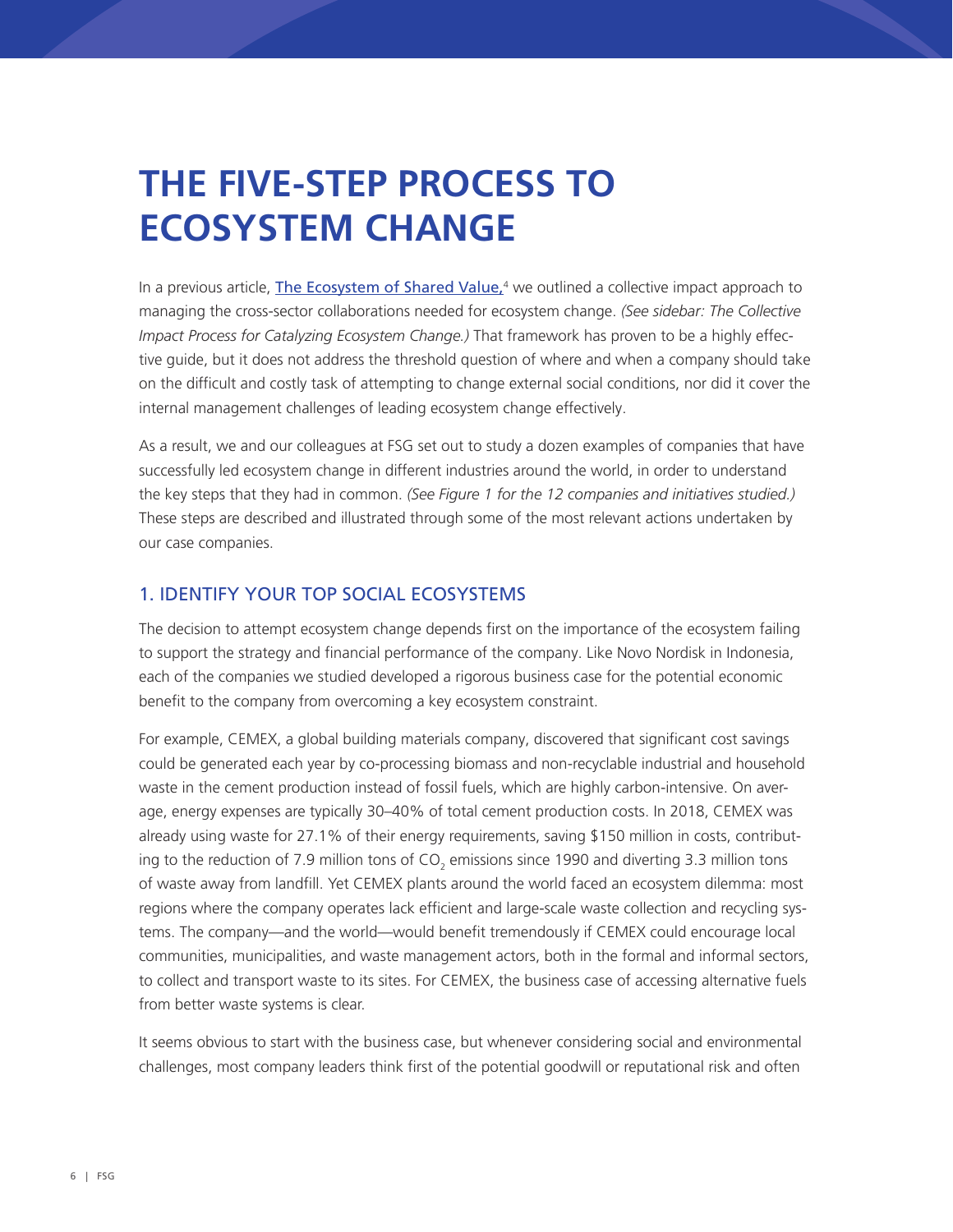overlook the bottom-line impact. After all, businesses have little experience in changing social conditions and conventional wisdom has long held that anything a company does to benefit society is a cost to the business and not a significant source of shareholder value. This is especially true when the challenge is foreign to the company's value chain; municipal waste collection is not a normal part of cement production.

To address the challenge, CEMEX developed a pilot strategy prioritizing across its global operations. The company selected locations based on three criteria: presence in high-growth markets, the cement plant's co-processing technical capabilities, and where local waste management systems are insufficient. For each plant, the potential change in alternative fuel ratios, combined with the plant's forecasted production volume and energy costs, yielded a global map of the regions with the highest economic value at stake.

Each company will need to develop its own criteria to determine its most valuable ecosystem "hotspots." Health insurer Humana, for example, considered the social determinants of health and disease burden in different U.S. cities where it had the highest proportion of the insured population. For mining company BHP, the forecasted production of its mines and the relationship with local communities were the key variables: up to one-third the value of a mine is determined by the security of its license to operate.<sup>5</sup>

Once a company has determined where an ecosystem investment is economically desirable, it will also need to estimate the costs involved in overcoming the ecosystem barriers. As with any business calculation, the potential benefit must justify the investment. Given the unpredictability of ecosystem change, however, the expected returns must be many times the expected cost; the normal corporate hurdle rate for capital investment is likely too low a bar.

## **THE COLLECTIVE IMPACT PROCESS FOR CATALYZING ECOSYSTEM CHANGE**

In the [Ecosystem of Shared Value](https://www.fsg.org/publications/ecosystem-shared-value), we proposed that the **[collective impact](https://www.fsg.org/publications/collective-impact)** framework could provide a simple but powerful model for cross-sector collaboration to address the social ecosystem dilemma. Collective impact brings together influential actors from across the entire system that shape a particular social issue in a specific region, including business, government, civil society, and representatives of the affected population. A central task force or secretariat oversees the effort, but most of the work is carried out by multiple working groups that address individual aspects of the problem in a coordinated manner.

Collective impact depends on **5 key elements:**  agreeing on a **common agenda** and vision for change; developing a **shared measurement system** so that all parties measure progress in the same way; aligning the efforts of individual organizations and working groups in **mutually reinforcing ways**; maintaining **continuous communication** among all actors that influence the system; and finally having a **"backbone function"** in which one or more organizations are dedicated to managing and facilitating the initiative, tracking, and reporting on progress, and compensating for power imbalances to ensure that all voices are heard throughout the process. This backbone function orchestrates and prepares all the partner and community dialogues, helps identify new opportunities, and raises the necessary funding. Our research suggests that without a strong and well-funded backbone, collective impact efforts are unlikely to succeed. When the necessary elements are in place, however, the results can be remarkable.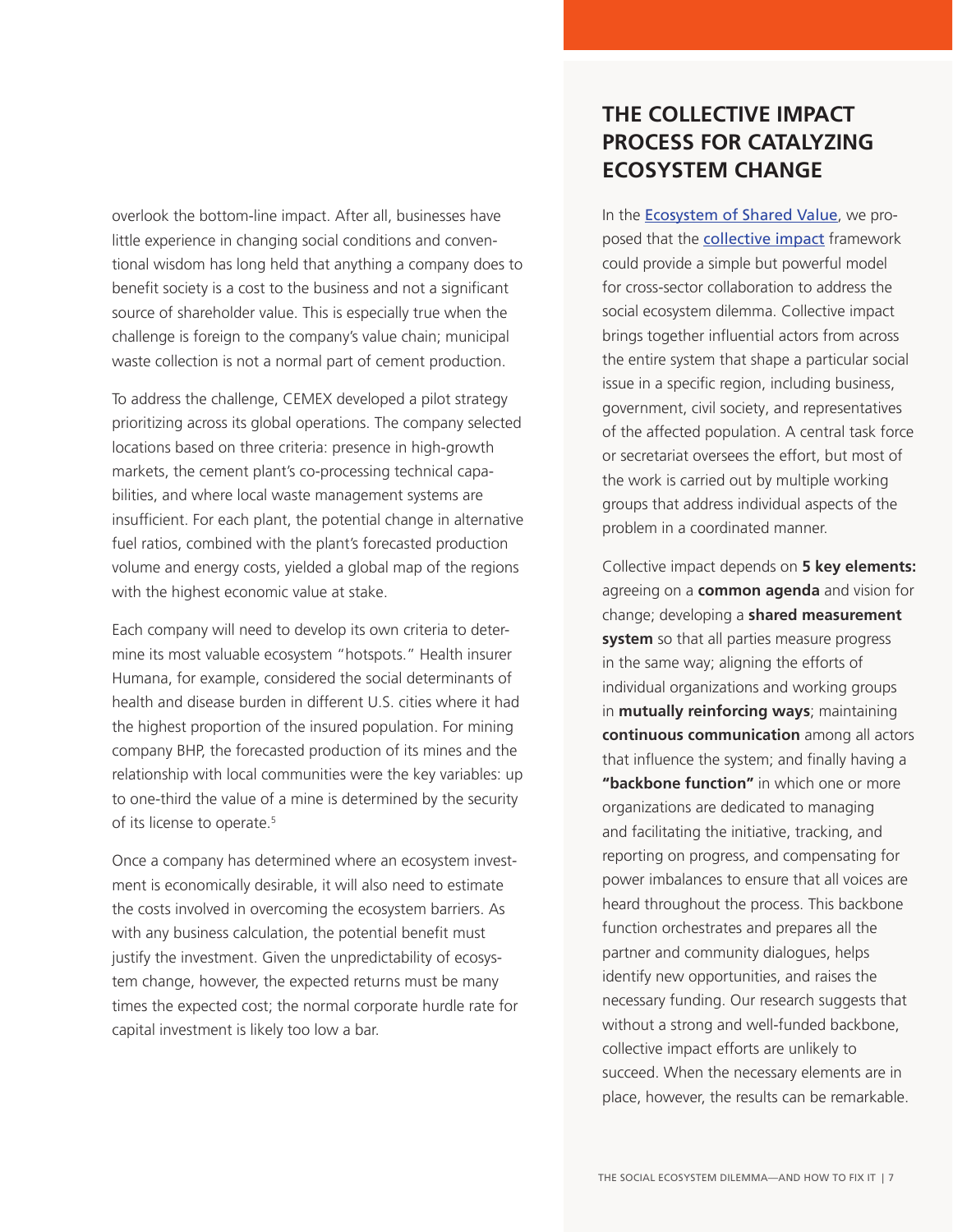#### FIGURE 1: DILEMMAS IN THE SOCIAL ECOSYSTEM



### 2. ASSEMBLE AND EMPOWER A LOCAL TEAM TO ASSESS FEASIBILITY

The economic value at stake must be adjusted by a realistic assessment of the feasibility of success, which can be determined by examining whether the situation is ripe for change given current circumstances in the region. The feasibility assessment—and leadership of the overall effort if it goes forward—will need to be conducted by a local team in the target region. *(See sidebar: How To Assemble the Right Cross-Functional Team.)* Deep local knowledge and presence are essential to an effective social ecosystem intervention. If a company is serious about gaining the prize, it must allocate sufficient resources to empower a local team to spend a significant amount of time in researching, launching, and leading the effort. The job is too big for this to be done "on the side."

Assessing the readiness for change is a critical milestone. Social change is hard enough under the best of circumstances, and companies cannot afford to be naive about the challenges they face.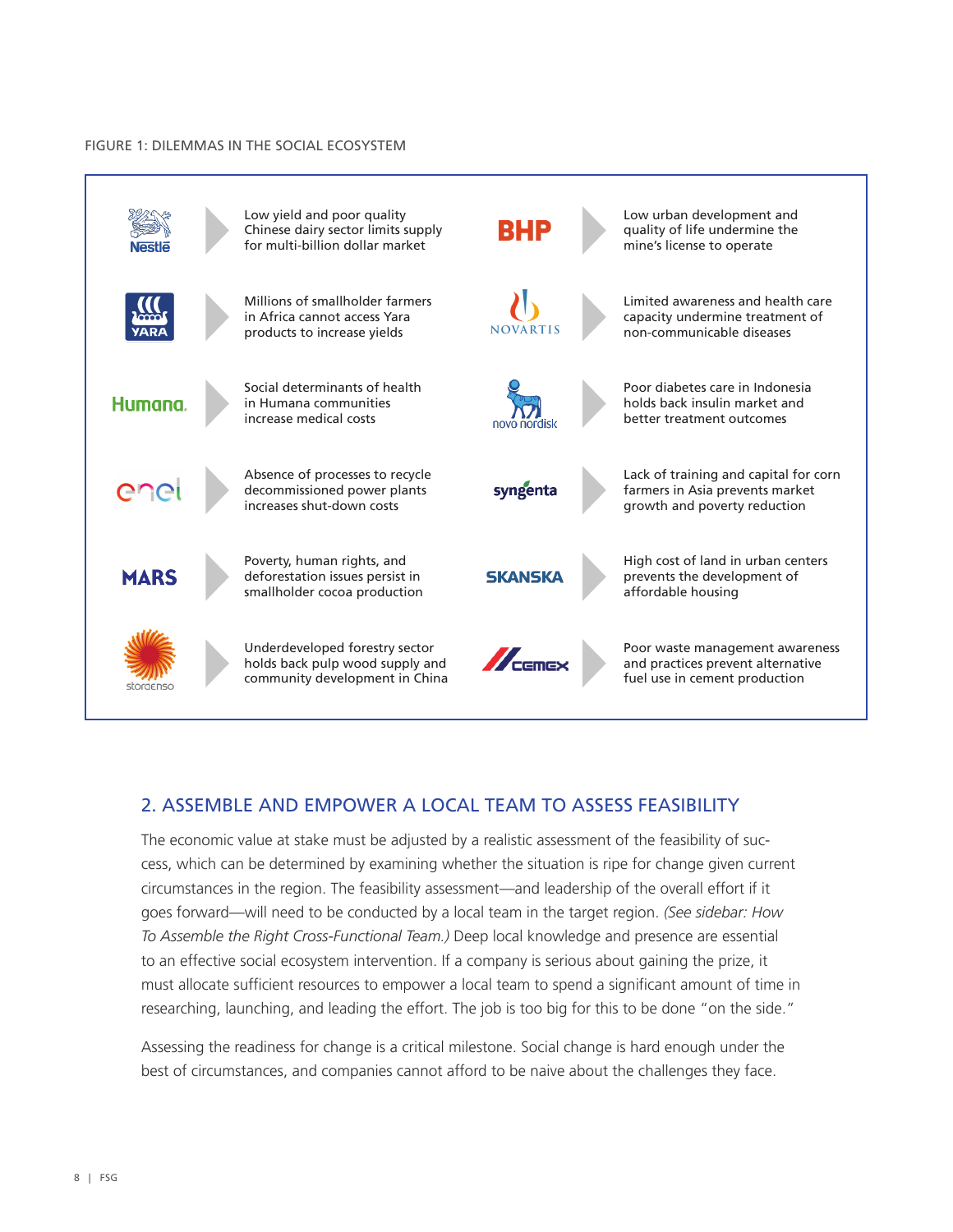The change process is delicate and highly localized. It is influenced by the history and relationships among key actors, the structure of local institutions, and the circumstances and sentiments of the community. The local team will therefore need to assess a number of different factors: Are the political and economic situations favorable? Companies are unlikely to assemble successful cross-sector coalitions in times of political instability or economic crisis. Or is there a history of conflict among entities that would need to work together? How dramatically will local actors need to alter their current course? Is the company itself considered a reputable local actor or is there a stigma that will undercut its leadership efforts?

Favorable conditions can improve the odds. Are there effective efforts to address the problem already underway by other businesses or social and public actors? Is there a sense of urgency for change, municipal government support, and effective community leadership? If these conditions are not in place, and the local team cannot improve the situation through cross-sector dialogue, relationship-building, and government or community outreach, then the company will need to move on to other potential hotspots.

For example, Nestlé's decision to invest in improving the productivity of dairy farmers in China in 2008 was based not only on the size and growth of the regional market, but also on a recent crisis that created urgency for change. Fifty thousand babies had been hospitalized due to milk adulterated with melamine. As a result, the Chinese government stepped forward to invest in the industrialization of dairy production, the creation of large farms, upgraded collection infrastructure, and improved regulation. The crisis and the government's response accelerated Nestlé's efforts to mobilize 15 related companies and local universities to co-invest in the Dairy Farming Institute (DFI) to train large-scale farmers in modern techniques. Nestlé invested \$30 million in land, basic infrastructure, the set-up of demonstration farms, and the import of new cow breeds. Average yield per cow in the provinces grew by 66% and milk quality improved 85% between

### **HOW TO ASSEMBLE THE RIGHT CROSS-FUNCTIONAL TEAM**

The shared value strategy establishes which corporate functions need to be most engaged with strategy and sustainability functions in understanding ecosystem conditions: typically, R&D and marketing for products; procurement and geographic leadership for value chain systems; and corporate and government affairs for local community change. The job of these cross-functional teams is to recognize patterns in the market system constraints, and to identify the dimension and types of non-business actors that will most affect the business.

For example: CEMEX's operations, energy, sustainability, public affairs, and CSR teams together identified the dimensions that determined their potential for alternative fuels substitution. These include the state of regulations, waste payment systems and operators, and community awareness of landfill impact.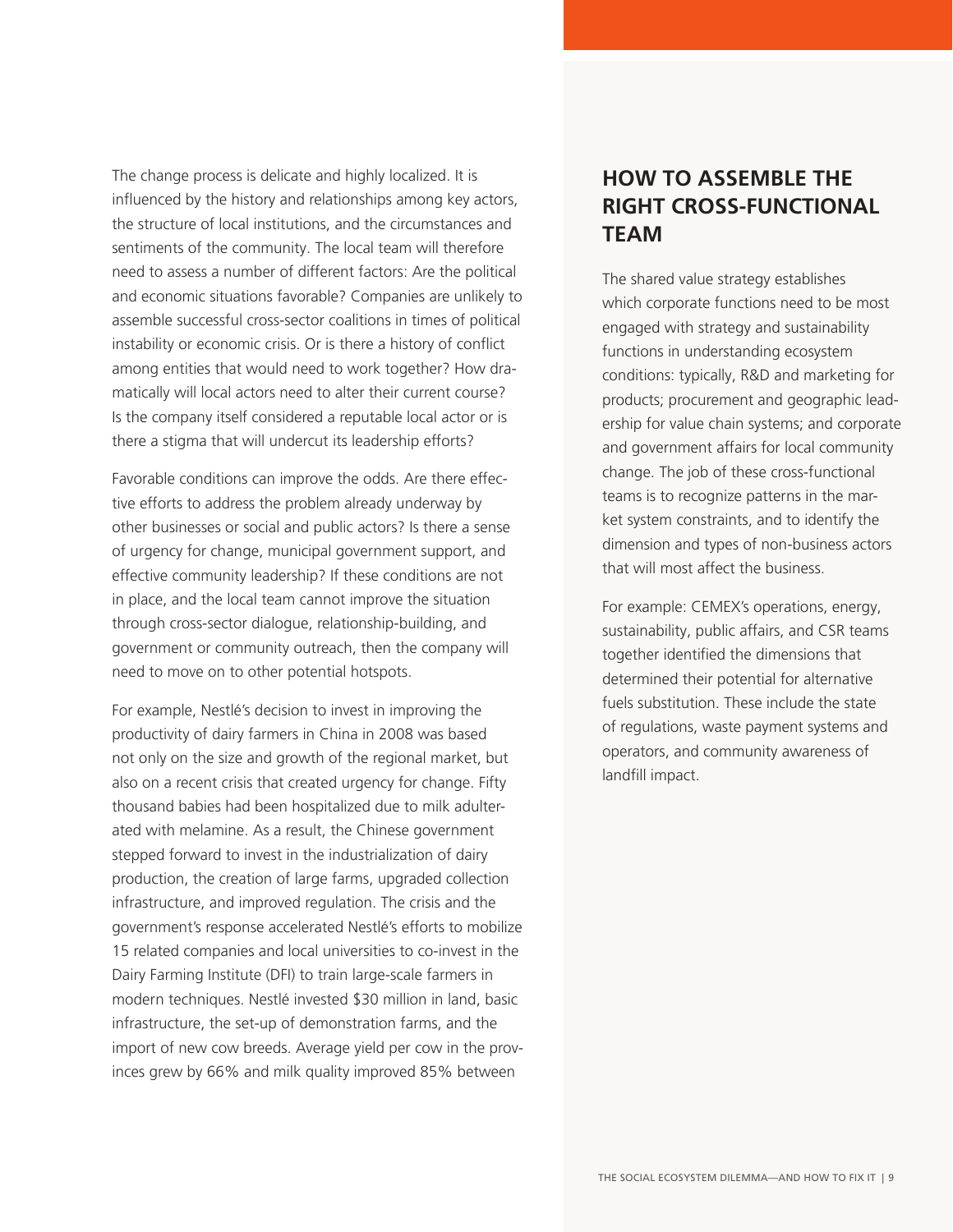2014 and 2017. Nestlé's share of the milk formula market in China quadrupled, and, by 2019, the company was the market leader with a 14% share of a \$27 billion market.<sup>6</sup>

Once a company has identified a region where constraints in the social ecosystem undercut value at stake that is considerably greater than the cost of intervention, and the local team has determined that political and economic conditions are ripe for change, the company has identified an ecosystem opportunity worth pursuing, and can empower the local team to take the next steps.

#### 3. IDENTIFY AND MOBILIZE KEY ACTORS FOR MUTUAL VALUE CREATION

The next task for the local team is to map the ecosystem to understand what key actors need to be involved in order to achieve the change they seek. Although it is tempting to assemble a long list of all potential actors, a large coalition can quickly become unworkable. The local team must make the decision of whom to engage, and then persuade them to join the effort.

Other companies in related businesses will typically need to participate and co-invest in the ecosystem change process. In most cases, the opportunity and reason to participate will be obvious. CEMEX's ambition to improve the waste collection system has obvious benefits for waste and recycling companies, and Nestlé's efforts to strengthen dairy production in China has equally obvious benefits for companies that sell farm equipment and agricultural inputs as well as for other companies that produce dairy products. Related companies will need to be persuaded that ecosystem change is possible, and they will also want to help shape the agenda so that it serves their own interests, but their economic incentive will usually be clear.

The same cannot be said for engaging government and social sector organizations that do not respond to economic incentives alone. Companies that seek to initiate ecosystem improvements will need to show local governments and community organizations how addressing the ecosystem constraints will further their own missions and objectives. *(See sidebar: The Importance of Engaging Local Government.)* That's why Novo calculated the total potential shared value creation for all necessary parties in its collaborative effort to improve diabetes treatment. This included the costsaving potential to the Indonesian government, as well as the increase in healthy life-years for NGOs and donors, and the impact on GDP for international development agencies. Those figures did not change the cost-benefit equation for Novo, but they incentivized government and civil society organizations to join the collaboration.

Calculating the total potential shared value creation may require hiring outside expertise to support the local team. When global mining company BHP sought to protect its license to operate and attract a larger workforce by improving the quality of life in the local community near its copper mine in Antofagasta, Chile, the local engineering team that operated the mine had neither the knowledge nor the trust of the community to determine what would constitute a better quality of life. As a result, the company engaged the OECD, with the joint support of the regional government of Antofagasta, to conduct a baseline assessment of the local quality of life and development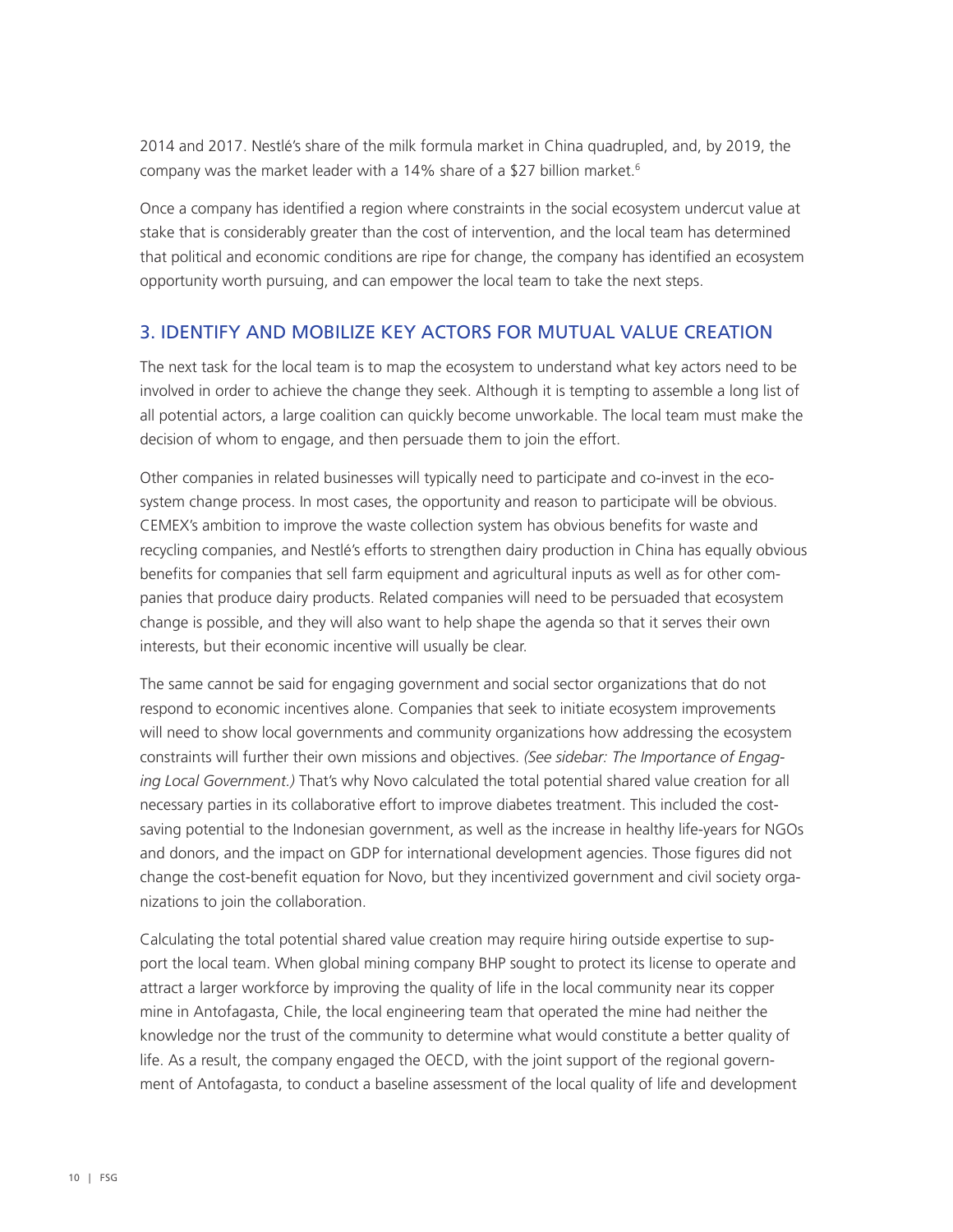needs. The study recommended greater involvement of local community actors in creating an overall urban development plan. With this guidance, BHP initiated the creation of "CREO Antofagasta" to imagine and improve the quality of life in the city by aligning public and private sector investments around a 20-year masterplan for public infrastructure improvements, led by a dozen major public and private partners. The plan is broken into annual projects and "community wins," with an initial \$278 million committed through 2025.

As BHP's experience suggests, the company can catalyze and launch an ecosystem improvement initiative, but the actual plan for change must be developed jointly with the other stakeholders.

### 4. CONVENE THE KEY STAKEHOLDERS TO DEVELOP A JOINT BLUEPRINT FOR CHANGE

The local team will, no doubt, have a preliminary idea of how to accomplish the necessary change; it would be hard to identify the key players and estimate the potential cost without a rudimentary strategic plan. However, it is essential that all participants develop the final plan of action together with equally weighted input. The company cannot impose its plan on others if it hopes to gain their full cooperation.

The blueprint for change represents the common agenda and aspiration of the founding partners, along with major strategies, early milestones and objectives, planned investments, and key progress indicators. Importantly, it must also establish the collective governance principles and management processes that will be crucial to sustaining efforts over time.

In 2013, Humana, one of the largest U.S. health insurance firms, sought to reduce health care costs by improving community health in cities where it had a large insured population. The company quickly zeroed in on San Antonio, Texas, where Humana insured a large portion of the population of 1.5 million people, and where surveys by the U.S. Centers for Disease Control (CDC) found that residents reported 50% more unhealthy days per month than the national average.

## **THE IMPORTANCE OF ENGAGING LOCAL GOVERNMENTS AND COMMUNITIES**

Social ecosystem dilemmas such as poverty, health, education, or climate change are global issues, most of which are reflected in the United Nation's Sustainable Development Goals. As a result, companies have tended to address them through global partnerships coordinated by international platforms such as the UN General Assembly, World Health Assembly, or World Economic Forum. Such efforts can be effective in sharing knowledge, raising awareness, and launching pilot projects, but it is rare for them to actually change regional ecosystem conditions.

Although the issues may be universal, the way ecosystem dilemmas affect individual companies is geographically specific. If companies want to overcome the actual ecosystem barriers that affect their growth and profitability, they will need to launch highly localized efforts, funded by dedicated resources, and actively led by their local business units following the five-step approach outlined here. The local team will need to engage closely with municipal governments and community leaders. Working at a national level is not sufficient because national governments may not be accountable to local communities, lack critical insights about local context, and often do not have the ability to enforce regulations or influence attitudes and behaviors within specific communities. It is only when local public and private stakeholders are actively engaged that the power of collective impact and ecosystem change can be unleashed.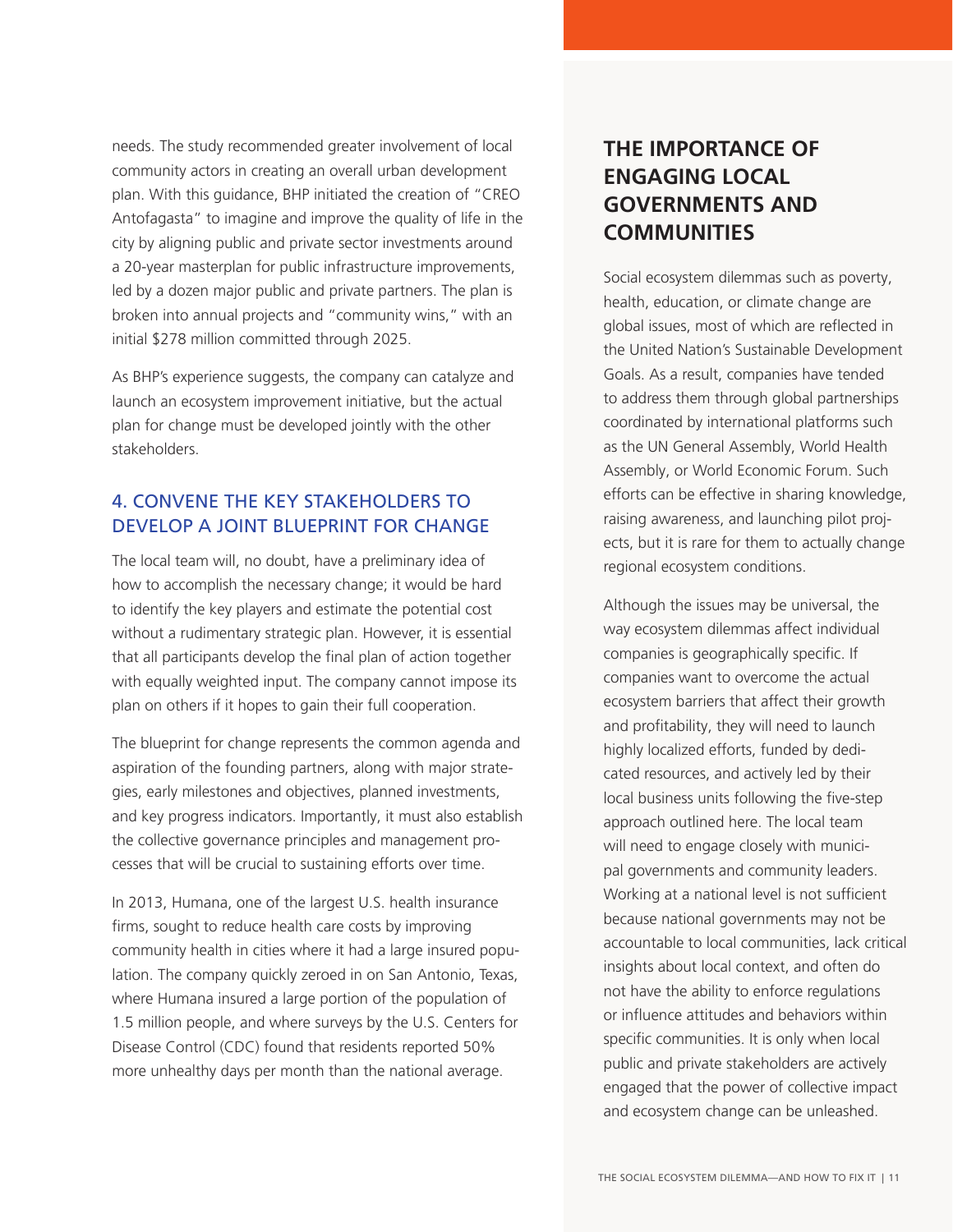Diabetes and obesity rates were well above average, and 28% of deaths each year were attributed to cardiovascular diseases. Humana estimated that a reduction in one unhealthy day per member would save an average of \$188 in annual medical costs.

Humana's chief medical officer understood that social determinants of health such as low levels of physical activity, food insecurity, and social isolation were the key drivers of chronic conditions such as diabetes and cardiovascular disease. This allowed the local team to establish a baseline and identify the community actors that would be needed to improve conditions. Humana brought together healthcare providers, public health departments, community organizations and other businesses in a town hall meeting to create a Health Advisory Board. The Board defined intervention priorities and encouraged coalition members to collaborate on developing potential solutions. Each participant was responsible for a part of the plan based on its particular interests and capabilities. For example, San Antonio's Parks and Recreation Department introduced the Fit Pass, a reward-based program that encouraged people to use parks and walkways for exercise. The American Diabetes Association (ADA) and the Metropolitan Health District of San Antonio joined Humana in developing a digital resource guide offering new ways for patients and their caregivers to manage diabetes. A chain of local grocery stores, the YMCA of Greater San Antonio, and primary care physicians collaborated on a Path to Wellness program to help community members address nutrition and improve health literacy. By 2018, through these and other efforts, Humana had achieved a one-day reduction in unhealthy days, saving tens of millions of dollars in annual medical costs.

### 5. ESTABLISH AND FUND THE NECESSARY GOVERNANCE STRUCTURES

The local company team will typically assemble a steering committee to oversee the initiative, composed of important participants from business, government, and the social sectors as well as a company representative. The company cannot appoint itself as the leader of this effort, however, as that would undermine the trust and collaboration necessary for full engagement by all participants. This too is contrary to customary corporate practice, as companies usually seek to control business critical efforts and take credit for their social initiatives. *(See sidebar: Do Not Assume Others Will Manage and Cover the Cost of Orchestrating Collective Action.)*

Although BHP created and funded CREO Antofagasta together with the municipal government and local civic associations, the governance structure was carefully designed to separate the communityled choice of what to invest in from the technical oversight needed to effectively implement those investments. CREO's Civic Association, composed of the municipal council, local NGOs and businesses as well as sports, cultural, and industrial associations, defined the long-term community vision and investment priorities. The separate Urban Development Agency employed technical staff experienced in managing large public infrastructure investments and was charged with the design and execution of the projects themselves. A third independent body, the nonprofit Urban Observatory, was charged with monitoring progress against the long-term vision and reporting back to the Civic Association.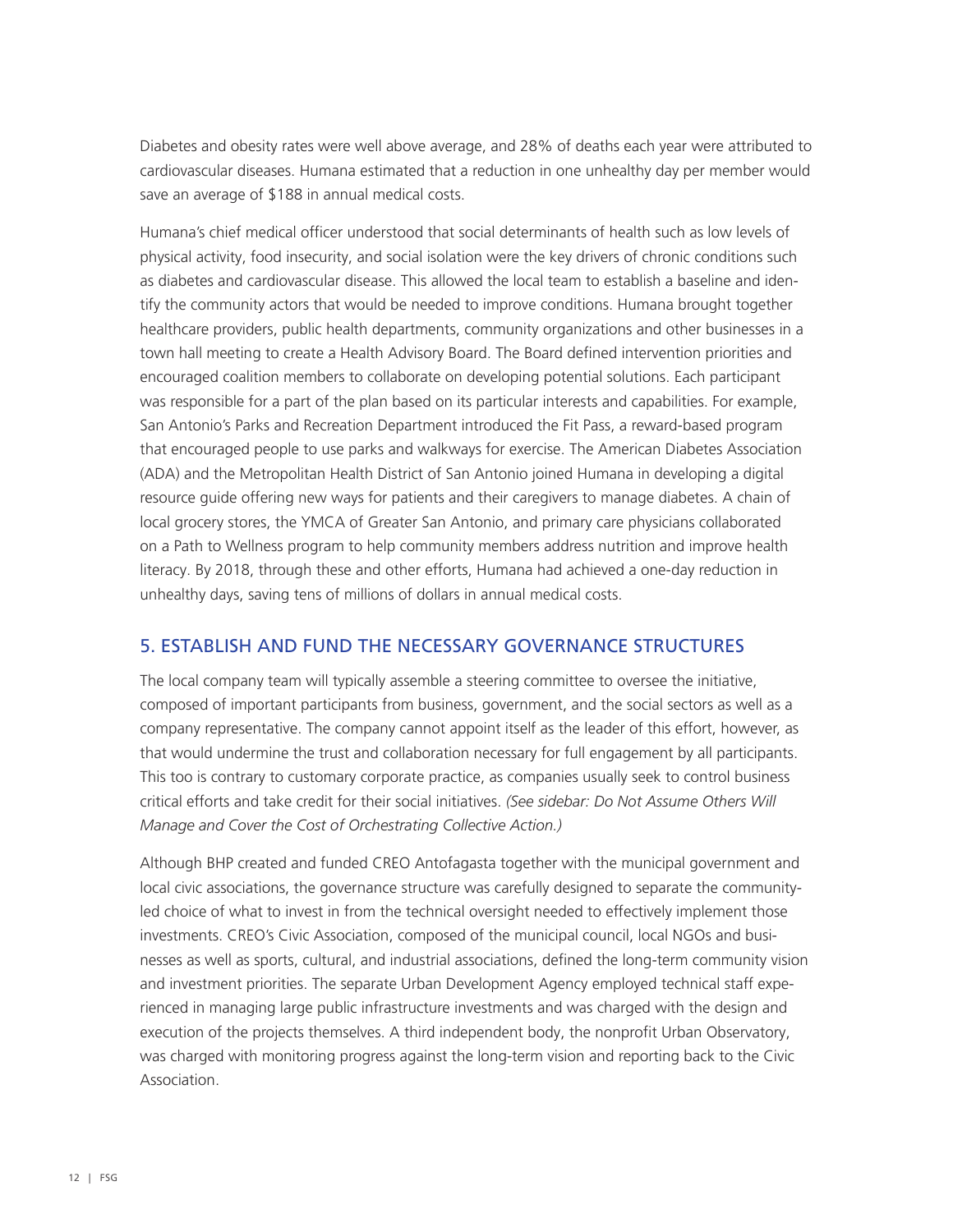## **DO NOT ASSUME OTHERS WILL MANAGE AND COVER THE COST OF ORCHESTRATING COLLECTIVE ACTION**

As for the CREO, process support is essential to initiating, scaling, and sustaining efforts by multiple actors across a system. This backbone function orchestrates and prepares all the partner and community dialogues, tracks progress, helps identify new opportunities and funding for pushing efforts into subsequent milestones and wins. Too often an under-resourced failure in building this system-wide "dynamo" leads many cross-sector efforts to fade away before progress self-propels further gains.

Others have suggested that foundations or government carry such cost, as it is common with many global partnerships. And yet, none of our examples have taken that route. Our companies are all lead investors in the collective impact process and maintain a strong governance oversight over progress: This is in fact the acid test of whether the targeted ecosystem changes are truly strategic and material to the company. Public or philanthropic funding may be well-suited for truly pre-competitive platforms which are seeking to establish global norms and standards, be it on how to measure carbon emissions or align on better labor standards, or indeed for more philanthropic partnerships. However, companies have little influence over the sustainability of such funding, or the profiles and qualifications of the staff that will manage the backbone (even if the ultimate choice should always result from collective governance processes).

The way to calibrate process investment relates back to the ecosystem strategy. Product ecosystems are bound to be highly competitive and warrant full

process support from the initiating companies, such as Skanska and Ikea with affordable housing or Novo Nordisk's changing diabetes proposition.

Value chain ecosystem innovation can benefit one company exclusively—in the cement industry and in the case of CEMEX, there are rarely two cement plants in the same location—or several, as in the case of Nestlé above, where a better dairy value chain helps both international and domestic manufacturers. Either case can also lift complementary businesses (such as waste collectors and processors in waste ecosystems). As a result, value chain ecosystem engagements usually warrant co-investment from a limited set of partners.

Finally, in the case of strategies dictated by local community conditions, future benefits are by nature shared by many. But they are most relevant to the largest businesses operating in the region as more relative activity is exposed to deteriorating or improving local conditions, as with BHP in Antofagasta or Humana in San Antonio. These companies therefore take on the lion's share of process investment, but because the value often accrues over a longer-term period, funding sometimes can come from a company's corporate foundation. Once first milestones are achieved and municipal and community ownership grows for the common agenda, companies can invite more open financing.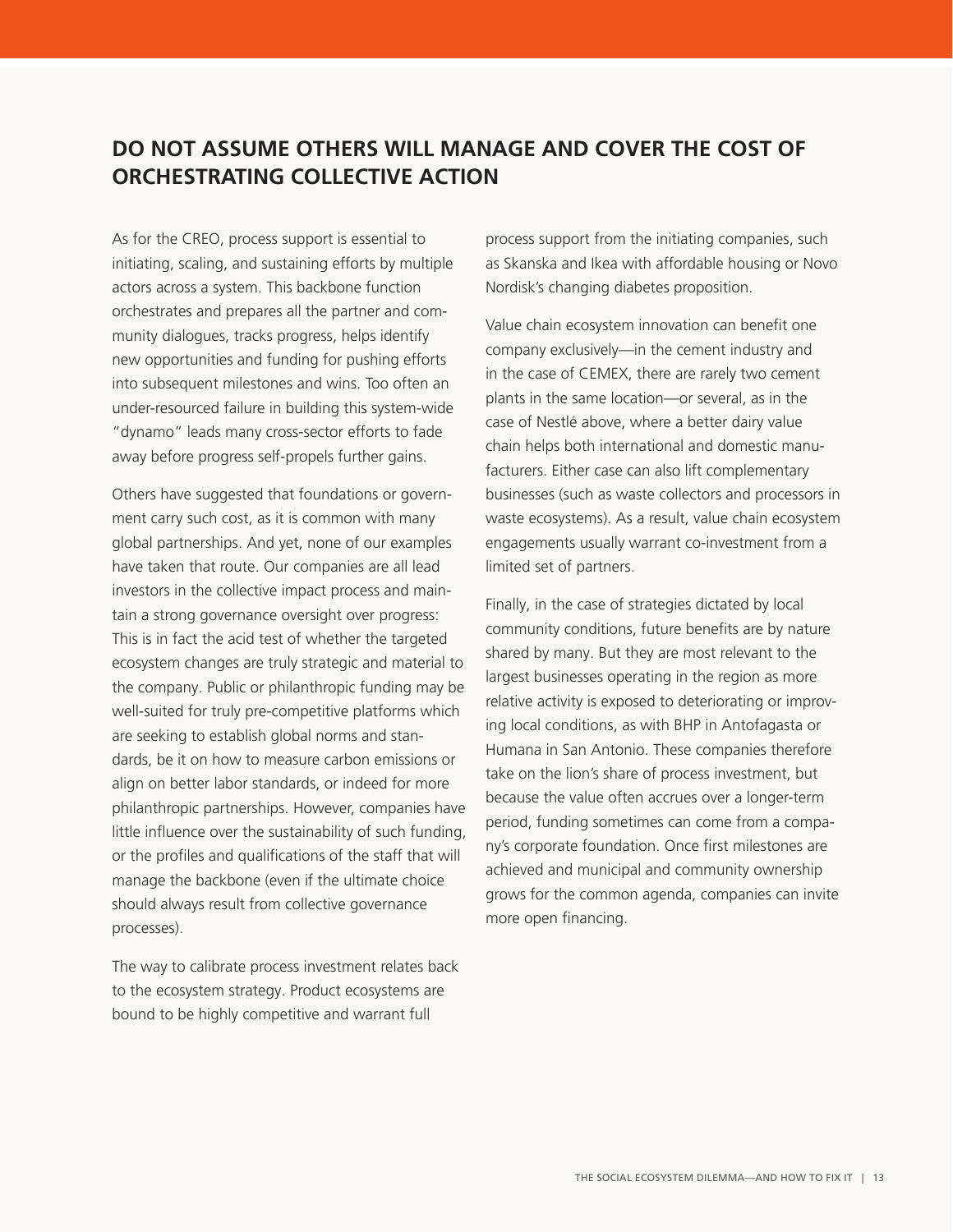A dedicated 24-person team, funded by BHP, provided staffing support for all three committees, helped facilitate meetings, tracked KPIs, and proposed mid-course corrections to the plan. This multipart governance structure guaranteed that local actors are in charge of priority setting while funders maintain control of the execution of investments.

Each ecosystem improvement effort will need to develop its own governance structure, but it will usually be up to the lead company to pay the costs of the necessary governance and staffing support. This may seem inequitable, as the benefits will often be realized by other business, government, and the community as well. Yet maintaining a stable and well-funded infrastructure is essential to successful ecosystem improvements, and other entities cannot be counted upon to share this cost. Governments and NGOs operating on tight budgets may not have funds available, and donor organizations may have protracted allocation processes and internal constraints that impede prompt and predictable funding. These players will usually be willing to contribute to the specific projects and initiatives they helped design as part of the collaboration so that the lead company will almost never be responsible for the entire costs of ecosystem reform, but our research suggests that the leader will need to cover the infrastructure or collective impact "backbone" costs.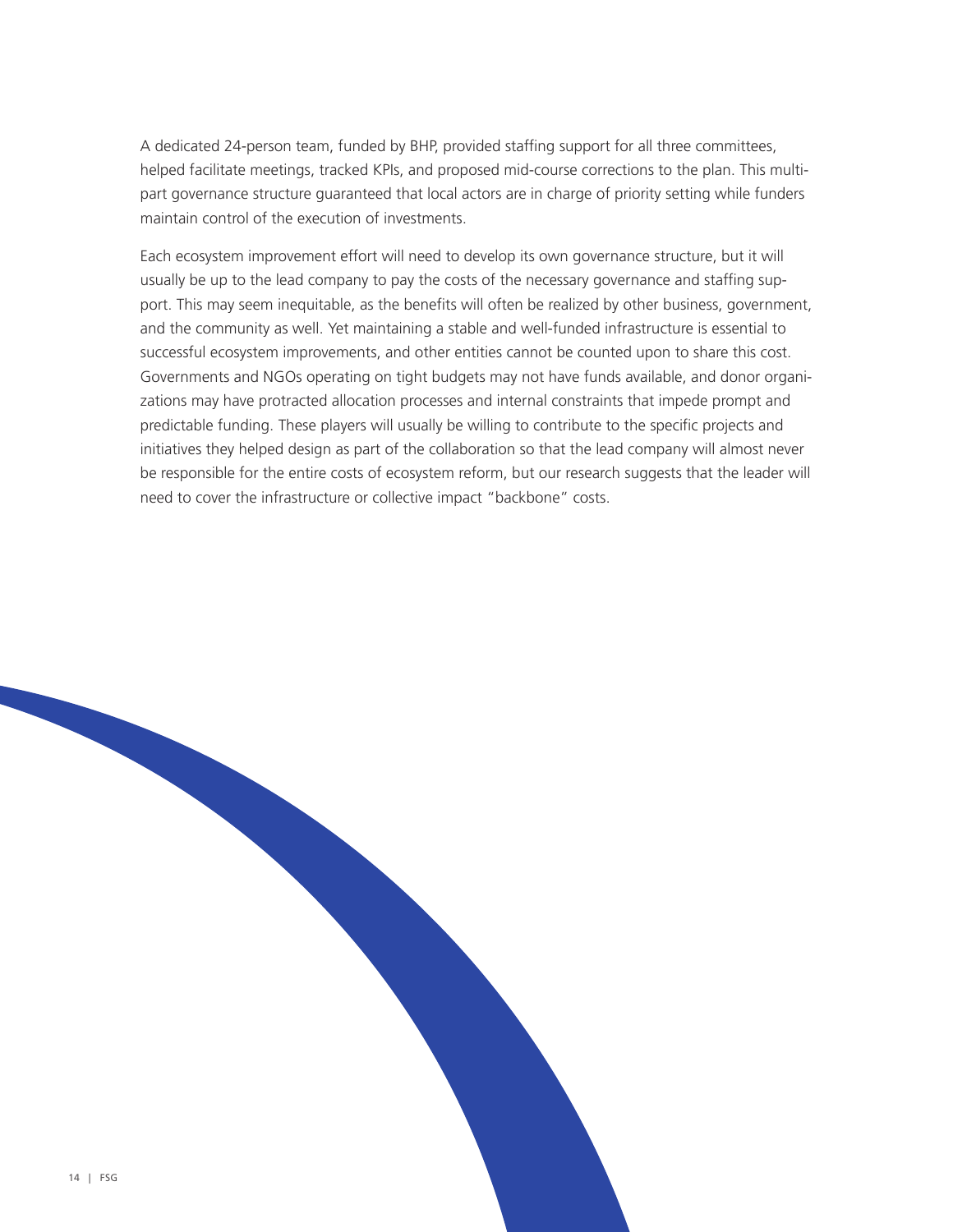# **TO MEET THE WORLD'S CHALLENGES**

As business becomes more globally competitive and social issues grow increasingly urgent, the need and opportunity for companies to take a leading role in social change has become increasingly clear. Many companies have already mastered the art of developing new products and services that meet social or environmental needs, or taken a more expansive view of their value chain by improving social and environmental performance in ways that contribute to their bottom lines. Newly expanded roles for sustainability and CSR directors are increasingly bringing an awareness of social considerations into the company's internal operations. Yet the much bigger challenges and opportunities loom outside the company in the broader social ecosystems that have produced the inequities, societal failings, and environmental degradation that threaten the prosperity and survival of businesses and nations alike.

Changing the social ecosystem requires that companies go beyond the usual global coalitions and charitable contributions by taking on unfamiliar roles and new capabilities. Yet pioneering companies that have successfully led—and benefited from—social ecosystem change have demonstrated a clear path to follow. First, they identify ecosystem hotspots by estimating their potential strategic and economic value to the company. Second, they appoint a local team to determine whether the situation is ripe for change by considering the political and economic climate in the region. Third, they calculate the stakes for all necessary partners, incentivizing their participation by estimating the total potential shared value that could be created. Fourth, the local team develops a collaborative blueprint for change with other participants that defines appropriate roles for each actor to play. Finally, they establish and fund the necessary governance and staffing structure to guide, facilitate, and monitor progress. Companies that follow these steps will find that they not only create value for their shareholders, but also become respected leaders in global progress.

#### **ENDNOTES**

- 1. Novo Nordisk (2013), [Where economics and health meet: changing diabetes in Indonesia.](https://www.novonordisk.com/content/dam/Denmark/HQ/sustainablebusiness/performance-on-tbl/more-about-how-we-work/Creating%20shared%20value/PDF/blueprint-changing-diabetes-in-indonesia.pdf)
- 2. Michel E. Porter and Mark Kramer (Jan–Feb 2011), [Creating Shared Value](https://www.fsg.org/downloads?url=https%3A//hbr.org/2011/01/the-big-idea-creating-shared-value&nid=1601&cmpn=70170000000ffRXAAY), *Harvard Business Review.*
- 3. The Business and Sustainable Development Commission (2017), [Better Business, Better World](http://report.businesscommission.org/report).
- 4. Mark Kramer and Marc Pfitzer (Oct 2016), [The Ecosystem of Shared Value](https://www.fsg.org/downloads?url=https%3A//hbr.org/2016/10/the-ecosystem-of-shared-value&nid=11911&cmpn=70170000001Pd2YAAS), *Harvard Business Review.*
- 5. Witold J. Henisz, Sinziana Dorobantu, Lite J. Nartey (2014), Spinning gold: The financial returns to [stakeholder engagement,](https://onlinelibrary.wiley.com/doi/abs/10.1002/smj.2180) *Strategic Management Journal*. 35, issue 12, p. 1727–1748.
- 6. [China's Lethal Milk Scandal Reverberates a Decade Later,](https://www.bloomberg.com/news/articles/2019-01-21/china-s-lethal-milk-scandal-reverberates-a-decade-later) *Bloomberg News*, January 21, 2019.